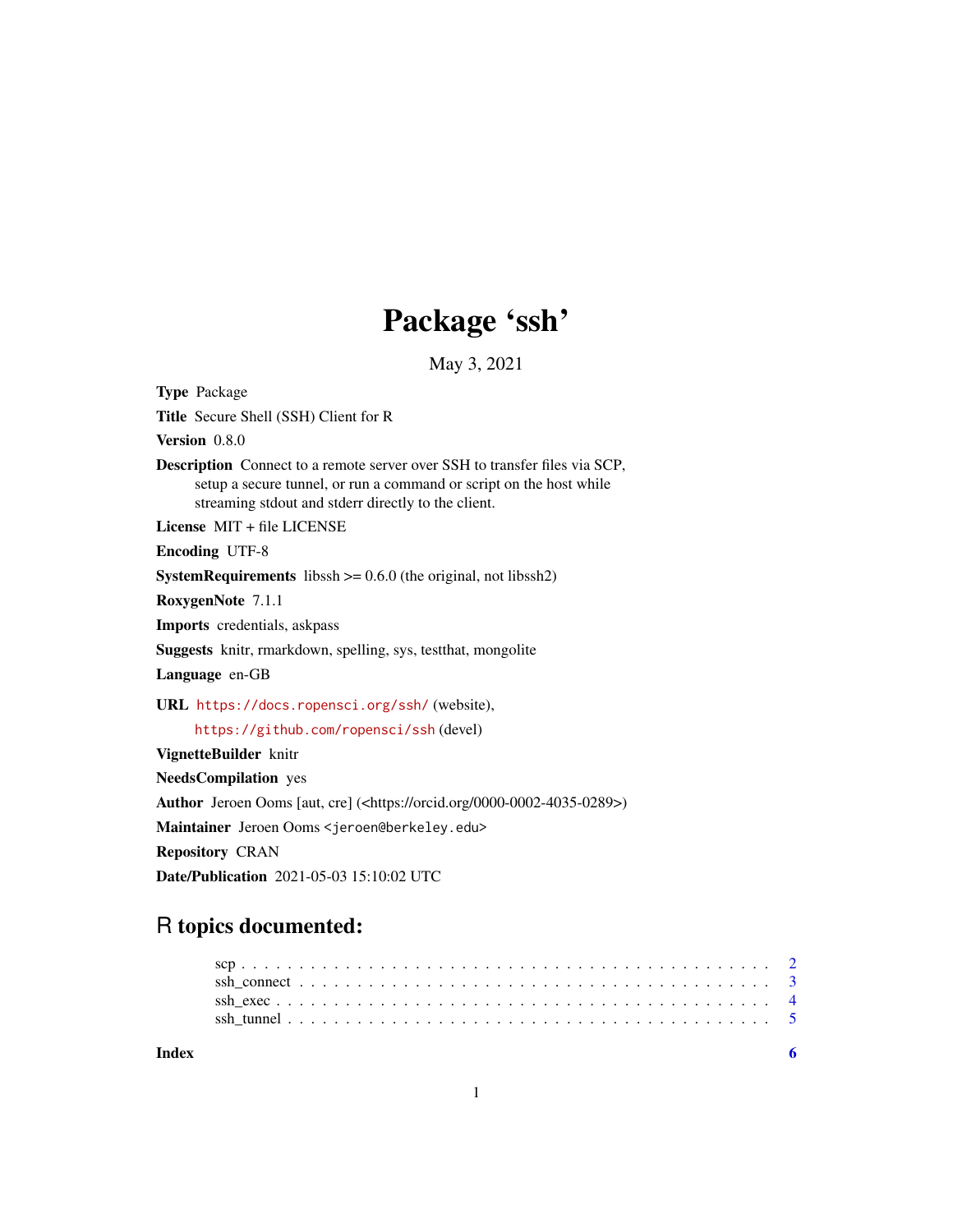#### <span id="page-1-1"></span>Description

Upload and download files to/from the SSH server via the scp protocol. Directories in the files argument are automatically traversed and uploaded / downloaded recursively.

#### Usage

```
scp_download(session, files, to = ".", verbose = TRUE)
```

```
scp_upload(session, files, to = ".", verbose = TRUE)
```
#### Arguments

| session | ssh connection created with ssh_connect()                             |
|---------|-----------------------------------------------------------------------|
| files   | path to files or directory to transfer                                |
| to      | existing directory on the destination where files will be copied into |
| verbose | print progress while copying files                                    |

#### Details

Note that the syntax is slightly different from the scp command line tool because the to parameter is always a target *directory* where all files will be copied into. If to does not exist, it will be created.

The files parameter in [scp\\_upload\(\)](#page-1-1) is vectorised hence all files and directories will be recursively uploaded into the to directory. For [scp\\_download\(\)](#page-1-1) the files parameter must be a single string which may contain wildcards.

The default path to = "." means that files get downloaded to the current working directory and uploaded to the user home directory on the server.

#### See Also

Other ssh: [ssh\\_connect\(](#page-2-1)), [ssh\\_credentials](#page-0-0), [ssh\\_exec](#page-3-1), [ssh\\_tunnel\(](#page-4-1))

#### Examples

```
## Not run:
# recursively upload files and directories
session <- ssh_connect("dev.opencpu.org")
files <- c(R.home("doc"), R.home("COPYING"))
scp_upload(session, files, to = "~/target")
# download it back
```

```
scp_download(session, "~/target/*", to = tempdir())
```
### <span id="page-1-2"></span><span id="page-1-0"></span>2 scp  $\sim$  scp  $\sim$  scp  $\sim$  scp  $\sim$  scp  $\sim$  scp  $\sim$  scp  $\sim$  scp  $\sim$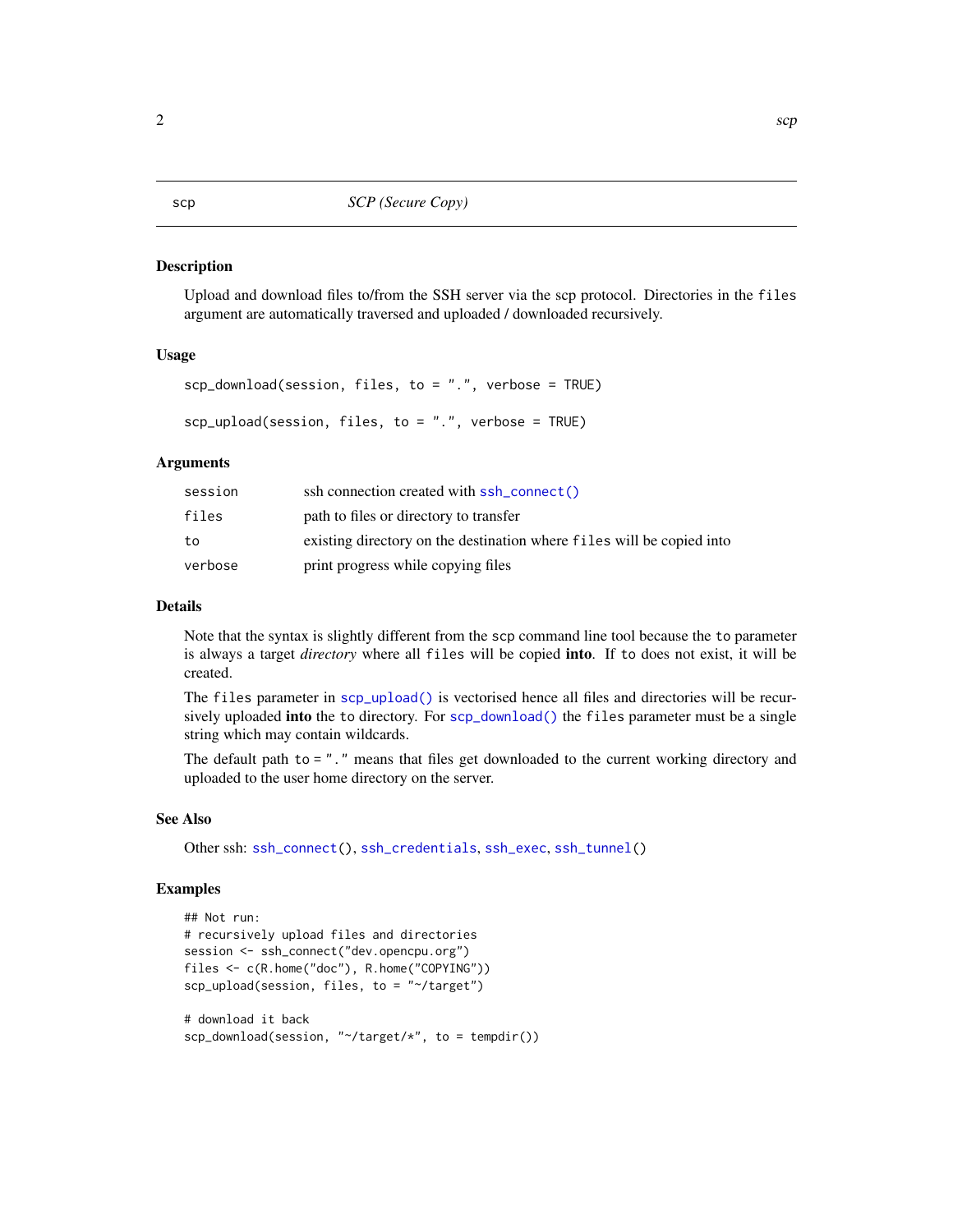#### <span id="page-2-0"></span>ssh\_connect 3

```
# delete it from the server
ssh_exec_wait(session, command = "rm -Rf ~/target")
ssh_disconnect(session)
## End(Not run)
```
<span id="page-2-1"></span>ssh\_connect *SSH Client*

#### <span id="page-2-2"></span>Description

Create an ssh session using ssh\_connect(). The session can be used to execute commands, scp files or setup a tunnel.

#### Usage

```
ssh_connect(host, keyfile = NULL, passwd = askpass, verbose = FALSE)
```

```
ssh_session_info(session)
```
ssh\_disconnect(session)

libssh\_version()

#### Arguments

| host    | an ssh server string of the form $[user@]$ hostname $[:@port]$ . An ipv6 hostname<br>should be wrapped in brackets like this: [2001:db8::1]:80.        |
|---------|--------------------------------------------------------------------------------------------------------------------------------------------------------|
| keyfile | path to private key file. Must be in OpenSSH format (see details)                                                                                      |
| passwd  | either a string or a callback function for password prompt                                                                                             |
| verbose | either TRUE/FALSE or a value between 0 and 4 indicating log level: 0: no<br>logging, 1: only warnings, 2: protocol, 3: packets or 4: full stack trace. |
| session | ssh connection created with ssh_connect()                                                                                                              |

#### Details

The client first tries to authenticate using a private key, either from ssh-agent or /.ssh/id\_rsa in the user home directory. If this fails it falls back on challenge-response (interactive) and password auth if allowed by the server. The passwd parameter can be used to provide a passphrase or a callback function to ask prompt the user for the passphrase when needed.

The session will automatically be disconnected when the session object is removed or when R exits but you can also use [ssh\\_disconnect\(\)](#page-2-2).

Windows users: the private key must be in OpenSSH PEM format. If you open it in a text editor the first line must be: -----BEGIN RSA PRIVATE KEY-----. To convert a Putty PKK key, open it in the *PuttyGen* utility and go to *Conversions -> Export OpenSSH*.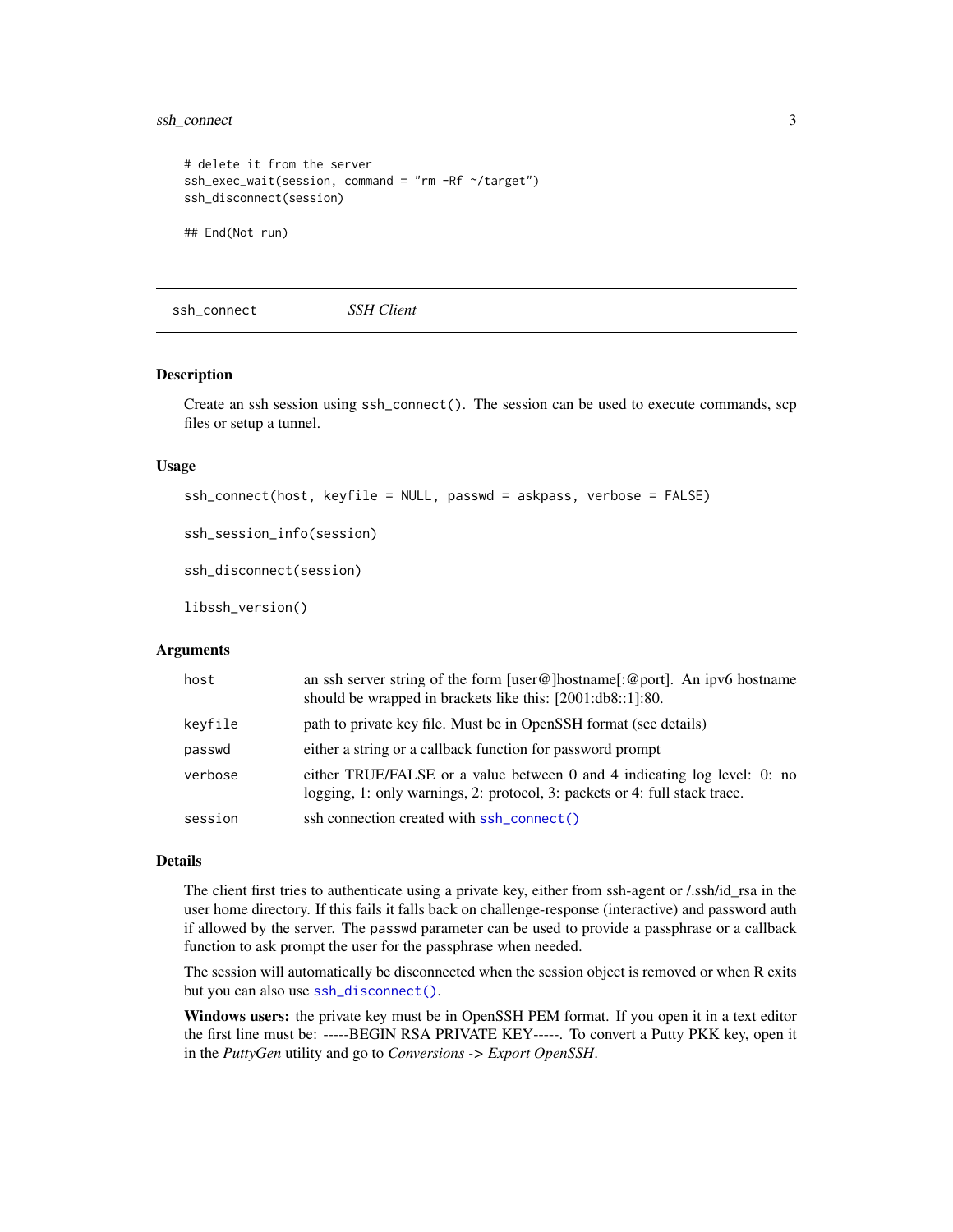#### See Also

Other ssh: [scp](#page-1-2), [ssh\\_credentials](#page-0-0), [ssh\\_exec](#page-3-1), [ssh\\_tunnel\(](#page-4-1))

#### Examples

```
## Not run:
session <- ssh_connect("dev.opencpu.org")
ssh_exec_wait(session, command = "whoami")
ssh_disconnect(session)
```
## End(Not run)

<span id="page-3-1"></span>ssh\_exec *Execute Remote Command*

#### <span id="page-3-2"></span>Description

Run a command or script on the host while streaming stdout and stderr directly to the client.

#### Usage

```
ssh_exec_wait(
  session,
  command = "whoami",
  std_out = stdout(),
  std_err = stderr()
)
```
ssh\_exec\_internal(session, command = "whoami", error = TRUE)

#### **Arguments**

| session | ssh connection created with ssh_connect()                                 |
|---------|---------------------------------------------------------------------------|
| command | The command or script to execute                                          |
| std_out | callback function, filename, or connection object to handle stdout stream |
| std_err | callback function, filename, or connection object to handle stderr stream |
| error   | automatically raise an error if the exit status is non-zero               |

#### Details

The  $\text{sh\_exec\_wait}()$  function is the remote equivalent of the local  $\text{sys::exec\_wait}()$ . It runs a command or script on the ssh server and streams stdout and stderr to the client to a file or connection. When done it returns the exit status for the remotely executed command.

Similarly [ssh\\_exec\\_internal\(\)](#page-3-2) is a small wrapper analogous to [sys::exec\\_internal\(\)](#page-0-0). It buffers all stdout and stderr output into a raw vector and returns it in a list along with the exit status. By default this function raises an error if the remote command was unsuccessful.

<span id="page-3-0"></span>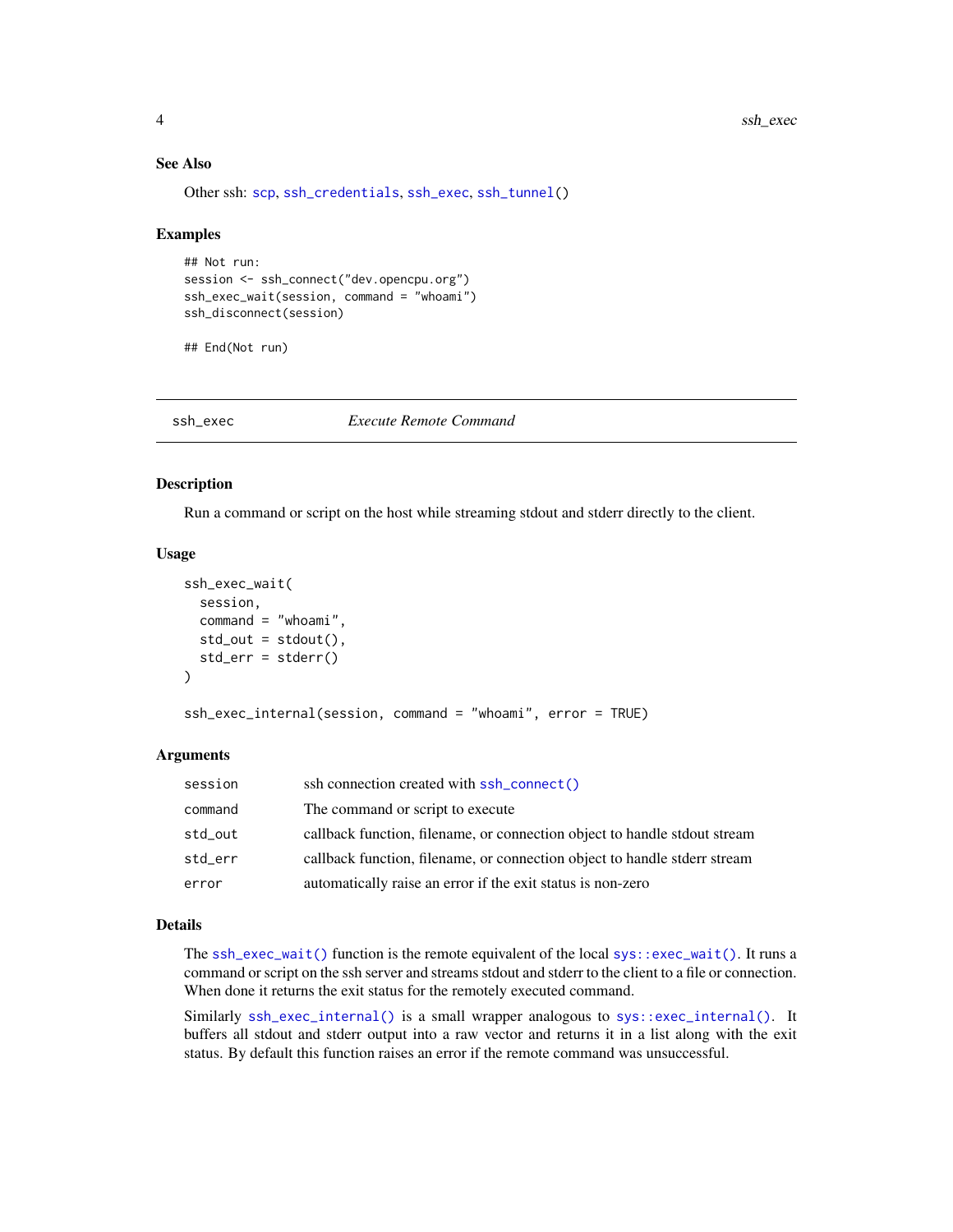#### <span id="page-4-0"></span>ssh\_tunnel 5

### See Also

Other ssh: [scp](#page-1-2), [ssh\\_connect\(](#page-2-1)), [ssh\\_credentials](#page-0-0), [ssh\\_tunnel\(](#page-4-1))

#### Examples

```
## Not run:
session <- ssh_connect("dev.opencpu.org")
ssh_exec_wait(session, command = c(
  'curl -O https://cran.r-project.org/src/contrib/jsonlite_1.5.tar.gz',
  'R CMD check jsonlite_1.5.tar.gz',
  'rm -f jsonlite_1.5.tar.gz'
))
ssh_disconnect(session)
## End(Not run)
```
<span id="page-4-1"></span>ssh\_tunnel *Create SSH tunnel*

#### Description

Opens a port on your machine and tunnel all traffic to a custom target host via the SSH server, for example to connect with a database server behind a firewall.

#### Usage

```
ssh_tunnel(session, port = 5555, target = "rainmaker.wunderground.com:23")
```
#### **Arguments**

| session | ssh connection created with ssh_connect()                         |
|---------|-------------------------------------------------------------------|
| port    | integer of local port on which to listen for incoming connections |
| target  | string with target host and port to connect to via ssh tunnel     |

#### Details

This function blocks while the tunnel is active. Use the tunnel by connecting to localhost:5555 from a separate process. Each tunnel can only be used once and will automatically be closed when the client disconnects. It is intended to tunnel a single connection, not as a long running proxy server.

#### See Also

Other ssh: [scp](#page-1-2), [ssh\\_connect\(](#page-2-1)), [ssh\\_credentials](#page-0-0), [ssh\\_exec](#page-3-1)